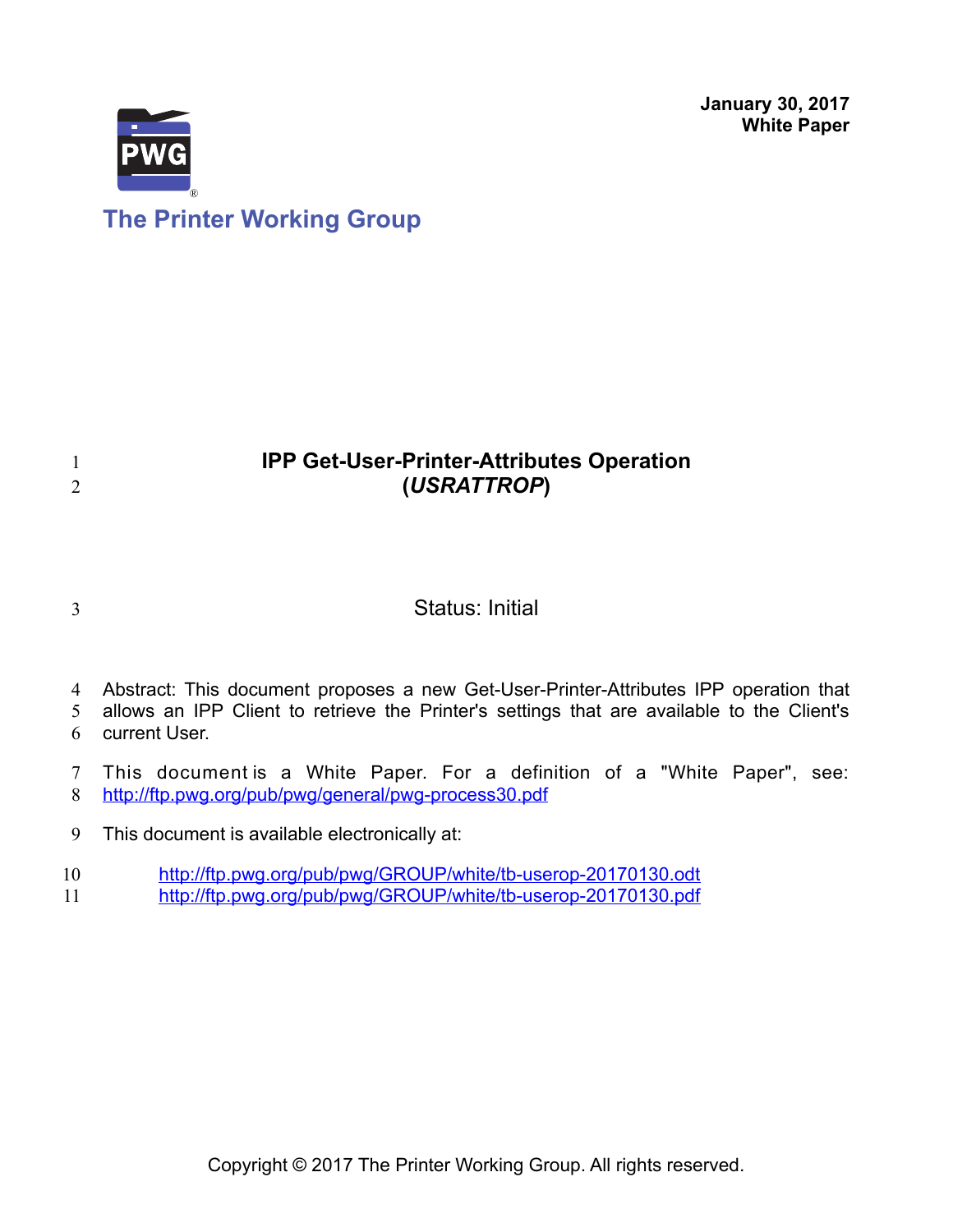Copyright © 2017 The Printer Working Group. All rights reserved. 11

#### Title: *IPP Get-User-Printer-Attributes Operation (USRATTROP)* 12

The material contained herein is not a license, either expressed or implied, to any IPR owned or controlled by any of the authors or developers of this material or the Printer Working Group. The material contained herein is provided on an "AS IS" basis and to the maximum extent permitted by applicable law, this material is provided AS IS AND WITH ALL FAULTS, and the authors and developers of this material and the Printer Working Group and its members hereby disclaim all warranties and conditions, either expressed, implied or statutory, including, but not limited to, any (if any) implied warranties that the use of the information herein will not infringe any rights or any implied warranties of merchantability or fitness for a particular purpose. 13 14 15 16 17 18 19 20 21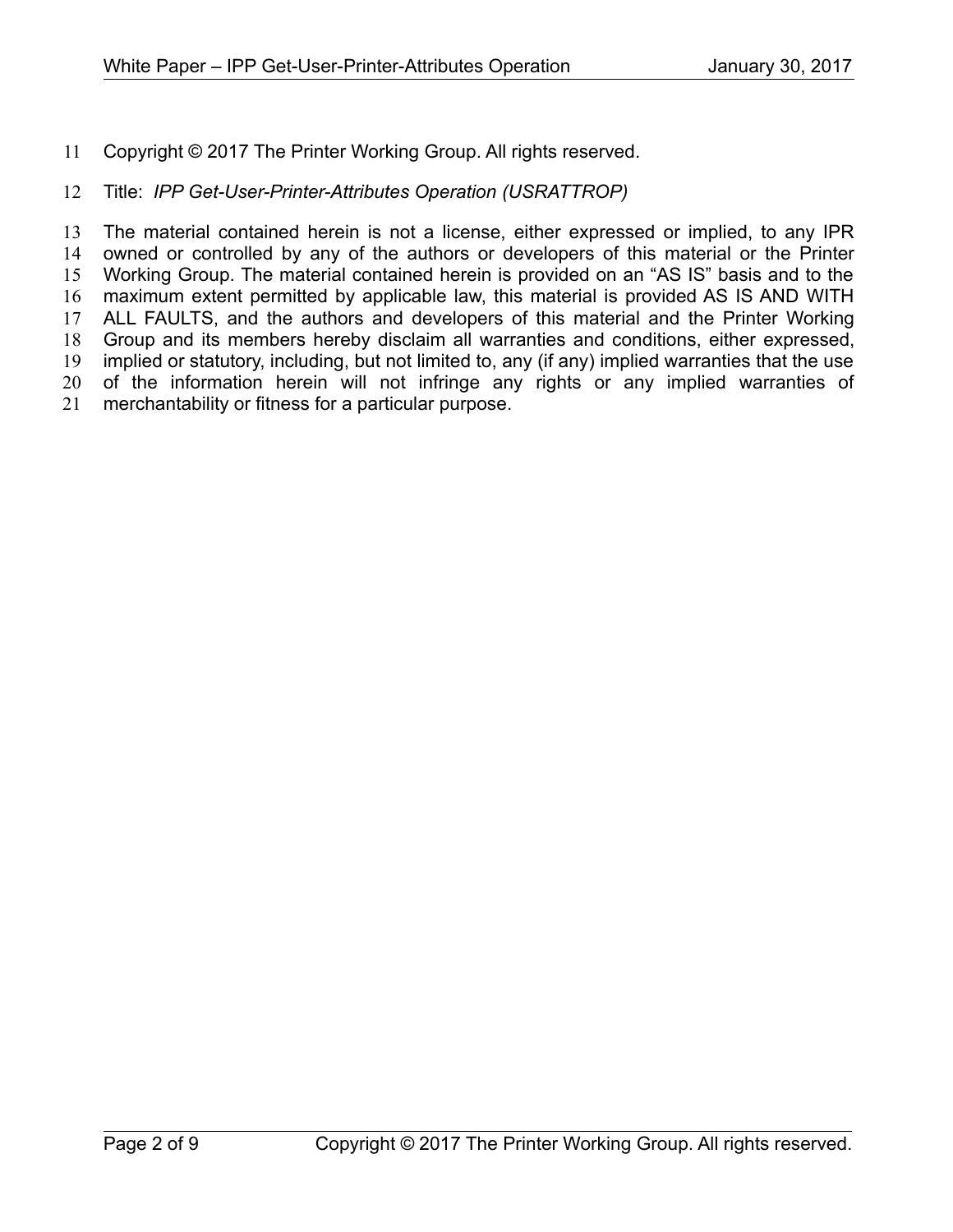| 22 | <b>Table of Contents</b> |  |
|----|--------------------------|--|
| 23 |                          |  |
| 24 |                          |  |
| 25 |                          |  |
| 26 |                          |  |
| 27 |                          |  |
| 28 |                          |  |
| 29 |                          |  |
| 30 |                          |  |
| 31 |                          |  |
| 32 |                          |  |
| 33 |                          |  |
| 34 |                          |  |
| 35 |                          |  |
| 36 |                          |  |
| 37 |                          |  |
| 38 |                          |  |
| 39 |                          |  |
| 40 |                          |  |
| 41 |                          |  |
| 42 |                          |  |
| 43 | <b>List of Figures</b>   |  |
| 44 |                          |  |

| 45 | <b>List of Tables</b> |
|----|-----------------------|
|    |                       |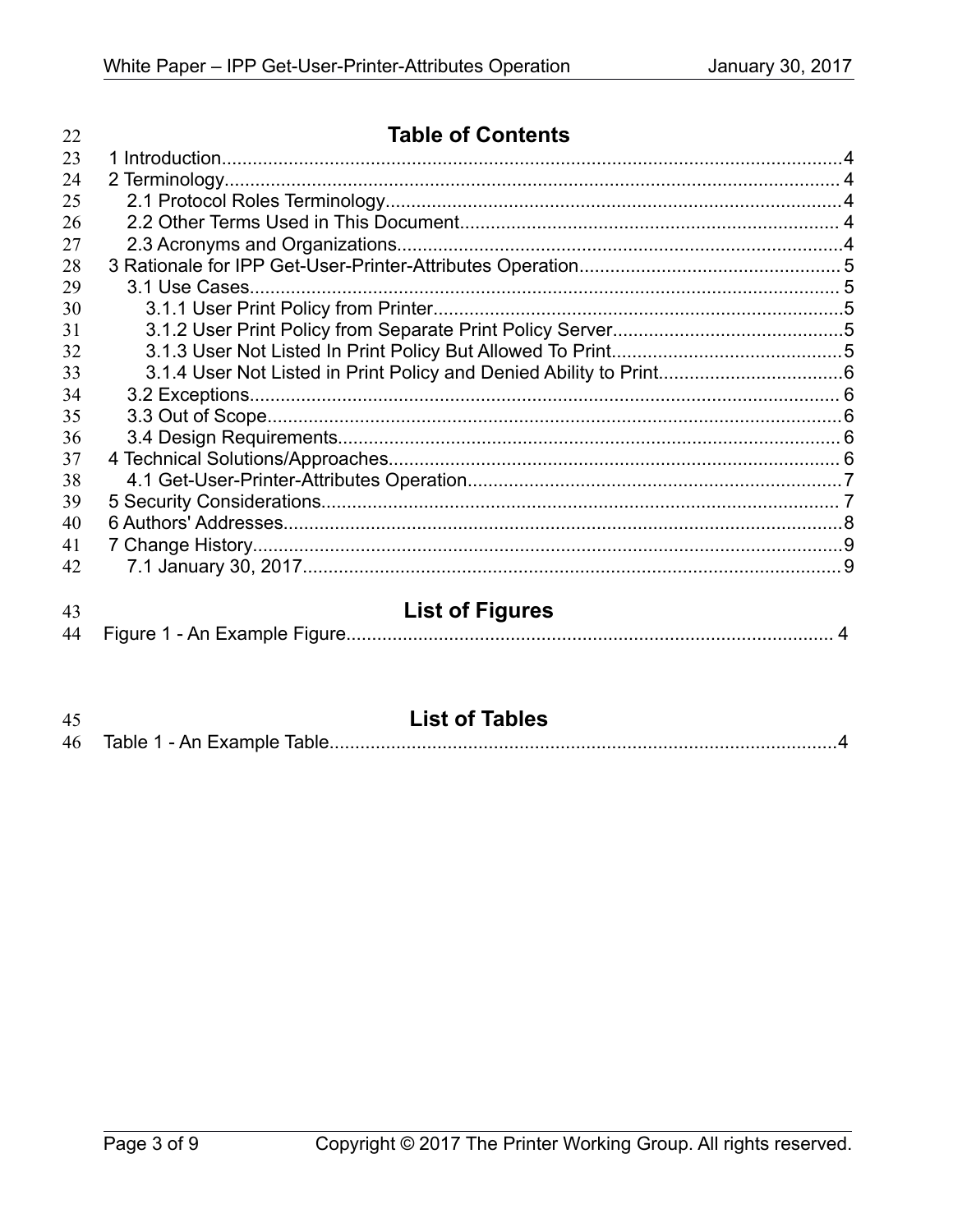### **1 Introduction** 47

This document proposes a new Get-User-Printer-Attributes IPP operation that allows an IPP Client to retrieve the Printer's settings that are available to the Client's current User. It is semantically identical to the existing Get-Printer-Attributes IPP operation, with the key difference that the Printer will always respond with an authentication challenge. Once the Client has authenticated using the User's credentials, the Printer will respond with the settings for that user. 48 49 50 51 52 53

## **2 Terminology** 54

#### **2.1 Protocol Roles Terminology** 55

This document defines the following protocol roles in order to specify unambiguous conformance requirements: 56 57

*Client*: Initiator of outgoing IPP session requests and sender of outgoing IPP operation requests (Hypertext Transfer Protocol -- HTTP/1.1 [\[RFC7230\]](#page-7-0) User Agent). 58 59

*Printer*: Listener for incoming IPP session requests and receiver of incoming IPP operation 60

requests (Hypertext Transfer Protocol -- HTTP/1.1 [\[RFC7230\]](#page-7-0) Server) that represents one 61

or more Physical Devices or a Logical Device. 62

#### **2.2 Other Terms Used in This Document** 63

User: A person or automata using a Client to communicate with a Printer. 64

#### **2.3 Acronyms and Organizations** 65

- *IANA*: Internet Assigned Numbers Authority,<http://www.iana.org/> 66
- *IETF*: Internet Engineering Task Force,<http://www.ietf.org/> 67
- *ISO*: International Organization for Standardization,<http://www.iso.org/> 68
- PWG: Printer Working Group,<http://www.pwg.org/> 69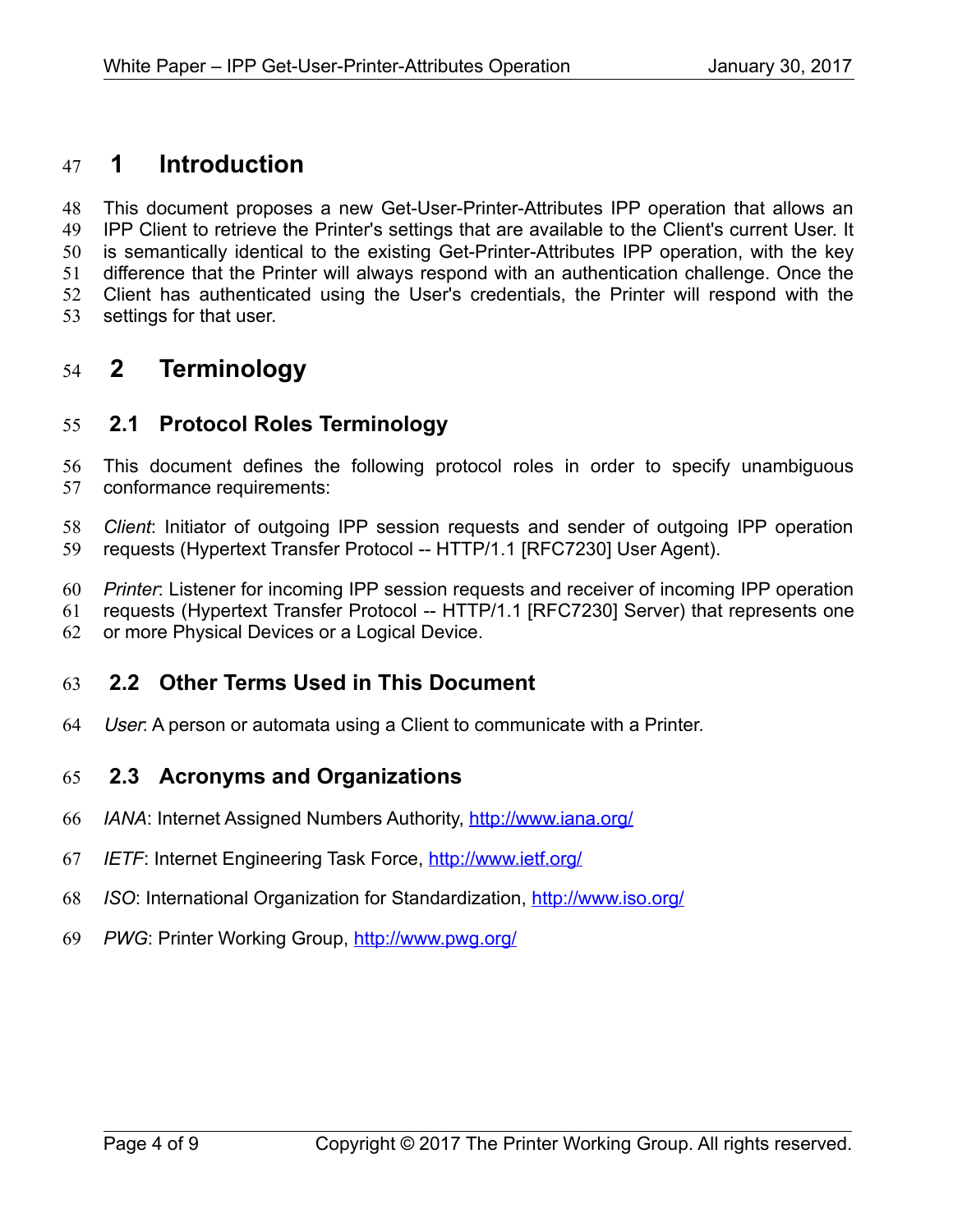## **3 Rationale for IPP Get-User-Printer-Attributes Operation** 70

Provide a rationale for the document. 71

#### <span id="page-4-0"></span> **3.1 Use Cases** 72

The need for solutions to this use case emerged during the process of writing the IPP Implementor's Guide v2 . 73 74

#### **3.1.1 User Print Policy from Printer** 75

Duncan is at the office and needs to print a 5 page document that contains color diagrams. He has been granted permission to print in color from his office applications by his office network administrator. Duncan opens the document on his tablet, taps to print, and selects the desired Printer, which is at the end of the hallway. The Printer authenticates the tablet using Duncan's credentials, and then provides the tablet with the print choices available to Duncan, which includes the option to print in color or monochrome. He prints the document and then goes on with his work. 76 77 78 79 80 81 82

Later, Duncan gets a text from his wife that she would like him to print some family pictures on the office printer. He opens the pictures in his photo app, selects the pictures, taps to print, selects the same printer, and is presented only with the option to print in monochrome. He abandons printing the photos. 83 84 85 86

#### **3.1.2 User Print Policy from Separate Print Policy Server** 87

Garrett is at his office, and needs to print a 10 page slide set that contains color graphs. He has been granted permission to print in color from his office applications by his office network administrator. Garrett opens the document on his laptop, chooses to print, and selects the desired Printer, which is in his office. The Printer authenticates the laptop using Garrett's credentials, and then provides the tablet with the print choices available to Duncan, which includes the option to print in color or monochrome. His network administrator has implemented a separate "print policy server". 88 89 90 91 92 93 94

#### **3.1.3 User Not Listed In Print Policy But Allowed To Print** 95

Ed is visiting Garrett's office and needs to print a 12 page document that contains color diagrams. Ed is not listed as a user in the print policy. Ed opens the document on his laptop, clicks to print, and selects the Printer recommended by Garrett. The laptop is challenged to authenticate but has no valid credentials. The Printer provides Ed's laptop with the print choices available to unknown users, which does not include the option to print in color. Ed prints the document in grayscale and he and Garrett go to their meeting. 96 97 98 99 100 101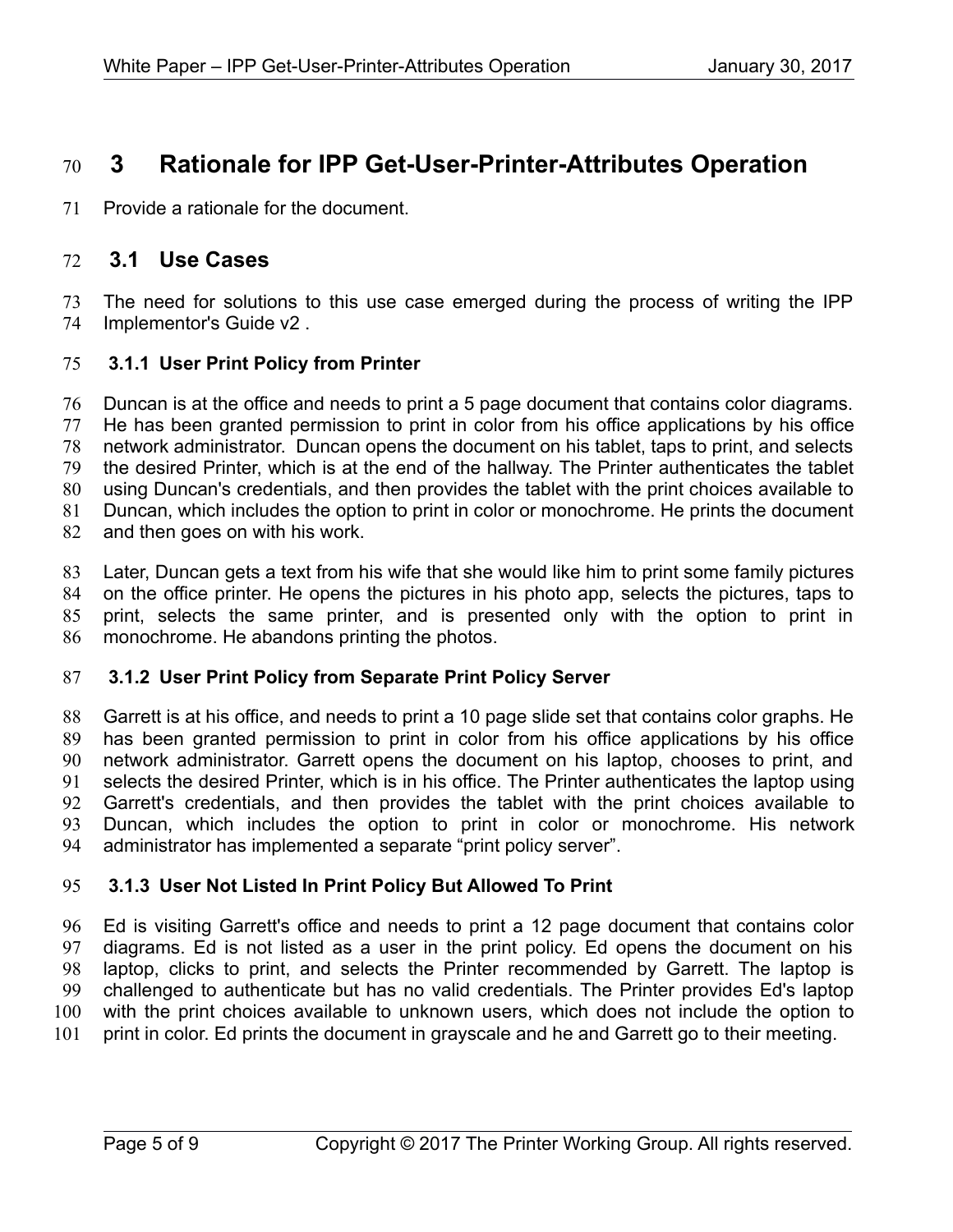#### **3.1.4 User Not Listed in Print Policy and Denied Ability to Print** 102

Ed is visiting Duncan's office and needs to print a 3 page document. Ed is not listed as a user in the print policy. Ed opens the document on his laptop, clicks to print, and selects the Printer recommended by Duncan. The laptop is challenged to authenticate but has no valid credentials. The Printer indicates to Ed via his laptop that he has no rights to print from this Printer. 103 104 105 106 107

#### **3.2 Exceptions** 108

There are no exceptions to the use cases in section [3.1.](#page-4-0) 109

#### **3.3 Out of Scope** 110

- The following are considered out of scope for this document: 111
- 1. Definition of print policies. 112
- 2. Definition of non-IPP protocols that can provide similar functionality. 113

#### **3.4 Design Requirements** 114

- The design requirements for this document are: 115
- 1. Define a mechanism for IPP that allows a Client to acquire the set of print features available from a particular Printer for a particular User. 116 117
- 2. Define the appropriate mechanism to refer a Client to a separate IPP Print Policy Server. 118 119
- 3. Register all attributes and operations with IANA. 120
- The design recommendations for this document are: 121
- 1. Recommend suitable authentication methods that could provide a high quality user experience. 122 123

## **4 Technical Solutions/Approaches** 124

The existing Get-Printer-Attributes operation itself has the correct semantics, but the expectation of all legacy Clients is that the Printer will not respond to a Get-Printer-Attributes operation with an HTTP challenge. Adding additional operation attributes to the Get-Printer-Attributes operation to allow that operation to be used for this purpose was similarly deemed inappropriate. As such, a new operation was deemed necessary. 125 126 127 128 129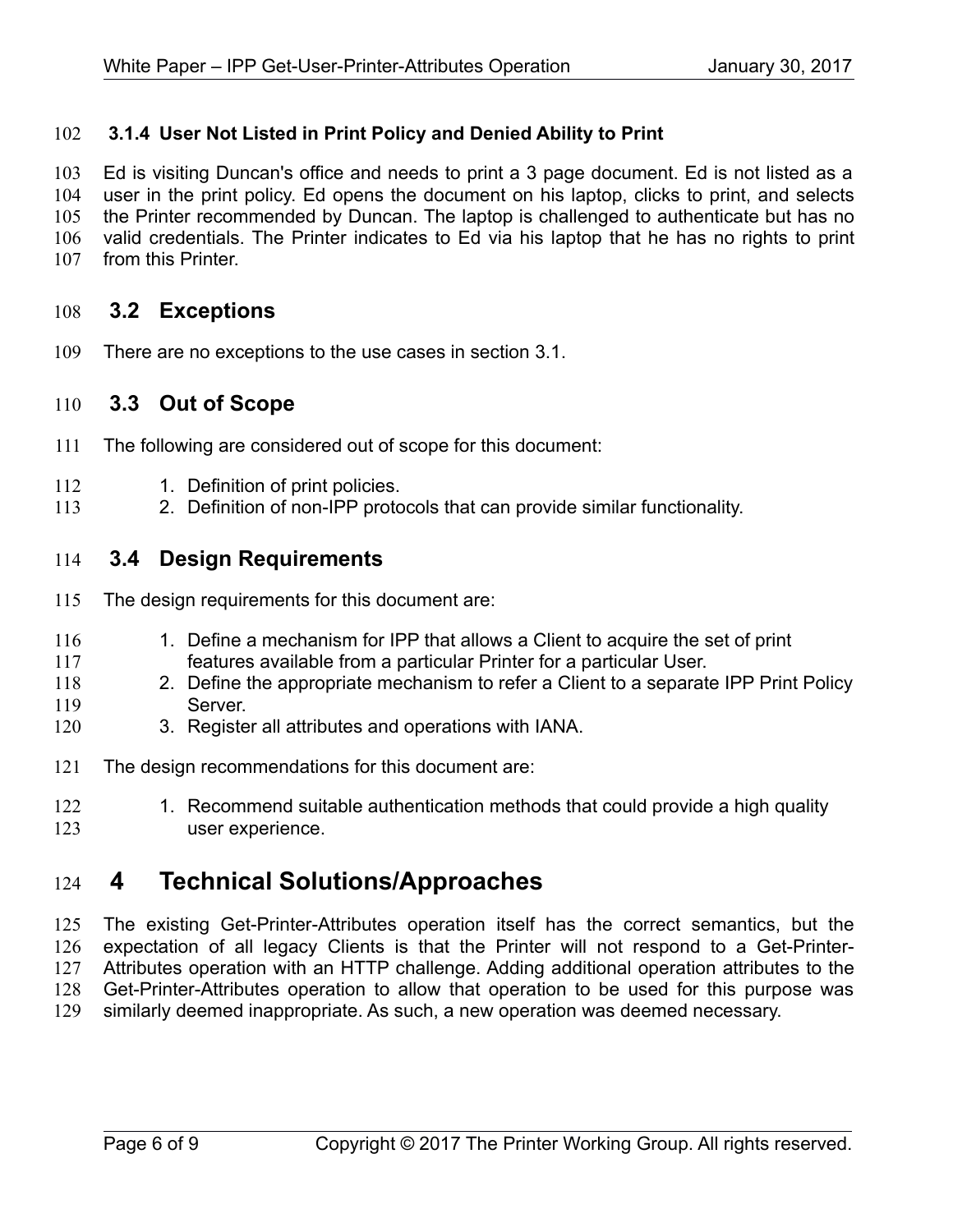#### **4.1 Get-User-Printer-Attributes Operation** 130

This REQUIRED operation allows a Client to request the values of the attributes of a 131

Printer. The semantics of this operation are identical to the semantics for the Get-Printer-132

Attributes operation, with the difference that the Client MUST be prepared to respond to an 133

HTTP authentication challenge. 134

If the Client initiates the Get-User-Printer-Attributes operation over a non-TLS connection, 135

the Client MUST be prepared to receive an HTTP 426 response to upgrade the connection 136

- to TLS [\[RFC2817\].](#page-6-4) 137
- Internationalization Considerations 138

For interoperability and basic support for multiple languages, implementations use the "Universal Character Set (UCS) Transformation Format -- 8 bit (UTF-8)" [\[RFC3629\]](#page-6-2) encoding of Unicode [\[UNICODE\]](#page-7-1) [\[ISO10646\]](#page-6-1) and the Unicode Format for Network Interchange [\[RFC5198\].](#page-6-0) 139 140 141 142

## **5 Security Considerations** 143

The security considerations for the Get-User-Printer-Attributes operation are identical to those listed for IPP/1.1 [\[RFC8011\]](#page-7-2) and IPP/2.0 [\[PWG5100.12\].](#page-6-3) 144 145

References 146

<span id="page-6-4"></span><span id="page-6-3"></span><span id="page-6-2"></span><span id="page-6-1"></span><span id="page-6-0"></span>

| 147<br>148        | [ISO10646]   | "Information technology -- Universal Coded Character Set (UCS)",<br>ISO/IEC 10646:2011                                                                                            |
|-------------------|--------------|-----------------------------------------------------------------------------------------------------------------------------------------------------------------------------------|
| 149<br>150<br>151 | [PWG5100.12] | R. Bergman, H. Lewis, I. McDonald, M. Sweet, "IPP/2.0 Second<br>Edition", PWG 5100.12-2011, February 2011,<br>http://ftp.pwg.org/pub/pwg/candidates/cs-ipp20-20110214-5100.12.pdf |
| 152<br>153<br>154 | [PWG5100.19] | S. Kennedy, "IPP Implementor's Guide v2.0", PWG 5100.19-2015,<br>August 2015, http://ftp.pwg.org/pub/pwg/candidates/cs-ippig20-<br>20150821-5100.19.pdf                           |
| 155<br>156        | [RFC2817]    | R. Khare, S. Lawrence, "Upgrading to TLS Within HTTP/1.1", RFC<br>2817, May 2000, https://www.ietf.org/rfc/rfc2817.txt                                                            |
| 157<br>158        | [RFC3629]    | F. Yergeau, "UTF-8, a transformation format of ISO 10646", RFC<br>3629, November 2003, https://www.ietf.org/rfc/rfc3629.txt                                                       |
| 159<br>160        | [RFC5198]    | J. Klensin, M. Padlipsky, "Unicode Format for Network Interchange",<br>RFC 5198, March 2008, https://www.ietf.org/rfc/rfc5198.txt                                                 |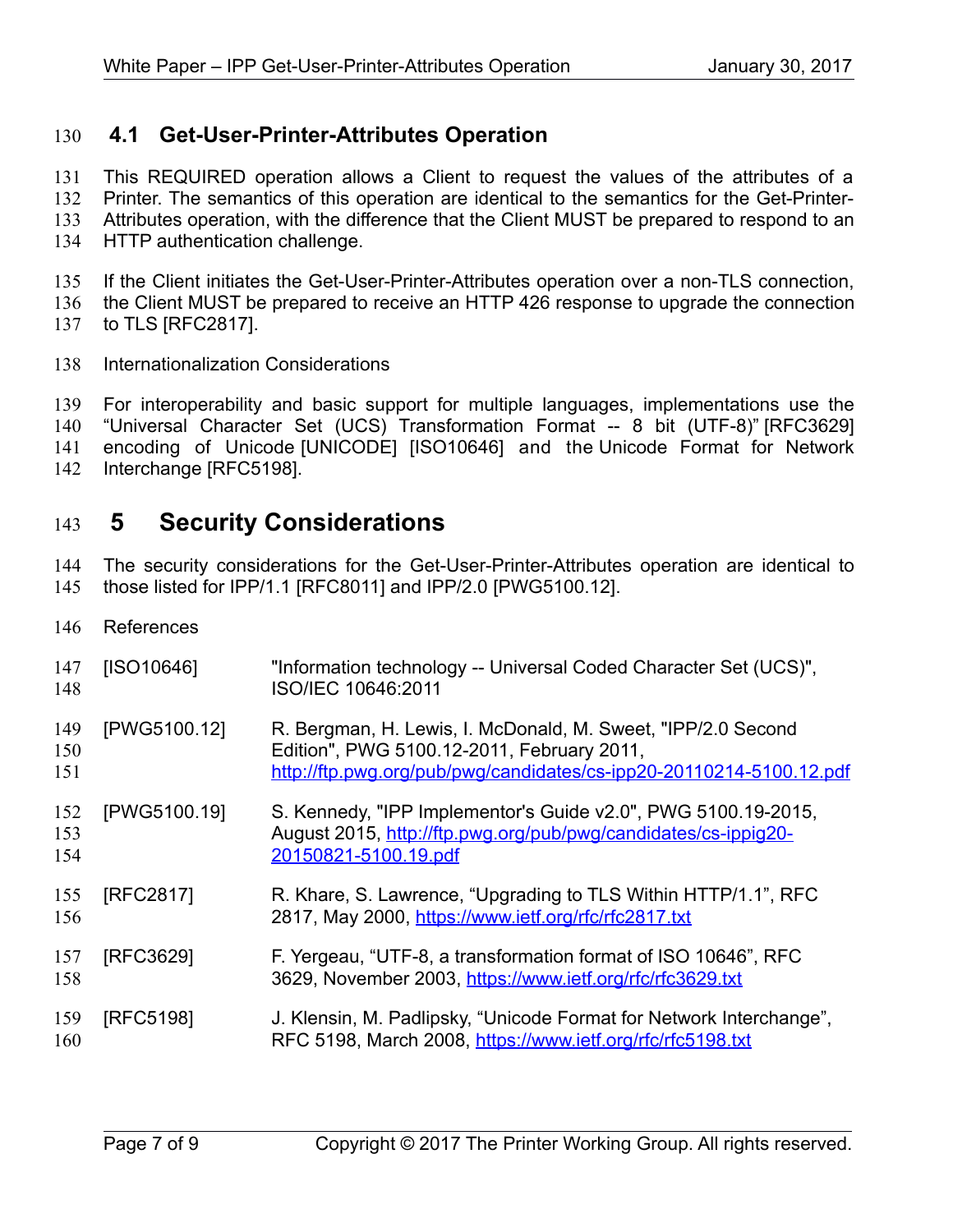<span id="page-7-2"></span><span id="page-7-0"></span>

| 161<br>162<br>163 | [RFC7230] | R. Fielding, J. Reschke, "Hypertext Transfer Protocol (HTTP/1.1):<br>Message Syntax and Routing", RFC 7230, June 2014,<br>http://www.ietf.org/rfc/rfc7230.txt |
|-------------------|-----------|---------------------------------------------------------------------------------------------------------------------------------------------------------------|
| 164<br>165<br>166 | [RFC8010] | M. Sweet, I. McDonald, "Internet Printing Protocol/1.1: Encoding and<br>Transport", RFC 8010, January 2017,<br>https://www.ietf.org/rfc/rfc8010.txt           |
| 167<br>168<br>169 | [RFC8011] | M. Sweet, I. McDonald, "Internet Printing Protocol/1.1: Model and<br>Semantics", RFC 8011, January 2017,<br>https://www.ietf.org/rfc/rfc8011.txt              |
| 170<br>171<br>172 | [UNICODE] | The Unicode Consortium, "The Unicode Standard, Version 6.2.0",<br>ISBN 978-1-936213-07-8, September 2012,<br>http://www.unicode.org/versions/Unicode6.2.0/    |

## <span id="page-7-1"></span> **6 Authors' Addresses** 173

- Primary authors: 174
- Smith Kennedy 175
- 11311 Chinden Blvd. MS 506 176
- Boise, ID 83714 177
- [smith.kennedy@hp.com](mailto:smith.kennedy@hp.com) 178
- The authors would also like to thank the following individuals for their contributions to this standard: 179 180
- Turanga Leela Planet Express 181
- Zapp Brannigan Democratic Order of Planets 182